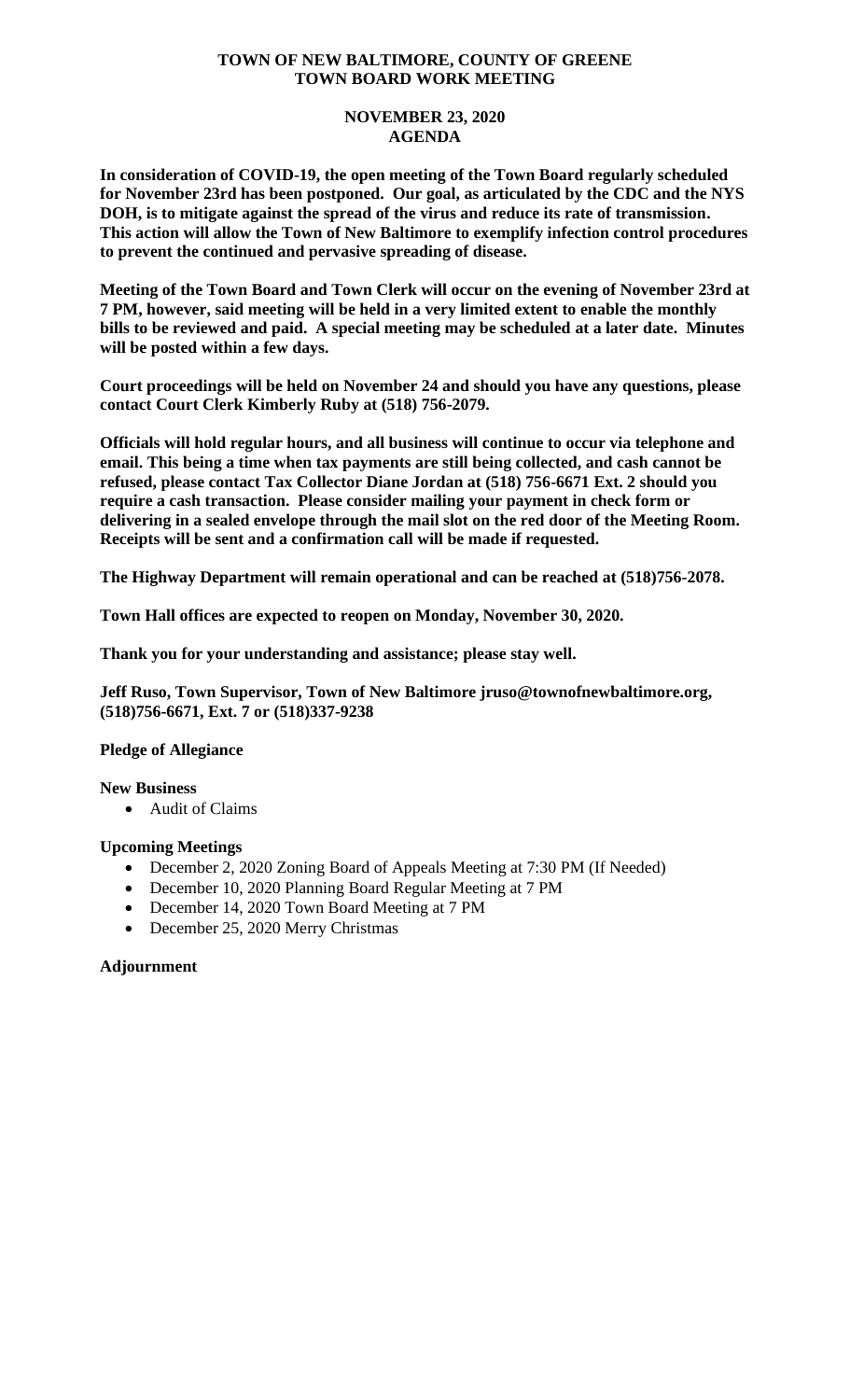# **TOWN OF NEW BALTIMORE Draft 11/30/2020 COUNTY OF GREENE** Adopted 12/14/2020 **TOWN BOARD WORK MEETING TOWN HALL, 3809 COUNTY ROUTE 51, HANNACROIX, NY 12087 NOVEMBER 23, 2020 - Page 1**

# **OPENING OF REGULAR MEETING**

Supervisor Ruso opened the meeting at 7:00 PM and the Pledge of Allegiance was said. Also attending Councilmembers Boehlke, Irving, and VanEtten; Deputy Supervisor Dellisanti; Town Clerk Finke; and County Legislator Linger. Absent: Councilmember Downes and Tax Collector Jordan

**Supervisor Ruso**: First off my apologies to the public for having to have this meeting closed to the public. I'll read a statement that will give you come consideration and understanding I hope. 'In consideration of COVID-19, the open meeting of the Town Board regularly scheduled for November 23rd has been postponed. Our goal, as articulated by the CDC and the NYS DOH, is to mitigate against the spread of the virus and reduce its rate of transmission. This action will allow the Town of New Baltimore to exemplify infection control procedures to prevent the continued and pervasive spreading of disease. Meeting of the Town Board and Town Clerk will occur on the evening of November 23rd at 7 PM, however, said meeting will be held in a very limited extent to enable the monthly bills to be reviewed and paid. A special meeting may be scheduled at a later date. Minutes will be posted within a few days. Court proceedings will be held on November 24 and should you have any questions, please contact Court Clerk Kimberly Ruby at (518) 756-2079. Officials will hold regular hours, and all business will continue to occur via telephone and email. This being a time when tax payments are still being collected, and cash cannot be refused, please contact Tax Collector Diane Jordan at (518) 756-6671 Ext. 2 should you require a cash transaction. Please consider mailing your payment in check form or delivering in a sealed envelope through the mail slot on the red door of the Meeting Room. Receipts will be sent and a confirmation call will be made if requested. The Highway Department will remain operational and can be reached at (518)756-2078. Town Hall offices are expected to reopen on Monday, November 30, 2020. Thank you for your understanding and assistance; please stay well. Jeff Ruso, Town Supervisor, Town of New Baltimore jruso@townofnewbaltimore.org, (518)756-6671, Ext. 7 or (518)337-9238'

#### **Audit of Claims**

# **TOWN OF NEW BALTIMORE, COUNTY OF GREENE**

### **RESOLUTION 147-2020 NOVEMBER 23, 2020**

### **RESOLUTION TO AUTHORIZE SUPERVISOR TO PAY AUDITED CLAIMS**

*WHEREAS* the Town Clerk has presented claims to the Town Board for audit and review, and

*WHEREAS* the Town Board has audited claims 2020b-11-01 to 2020b-11-34, it is

*RESOLVED* that the Supervisor is hereby authorized to pay claims 2020b-11-01 to 2020b-11-34.

*BE IT FURTHER RESOLVED* that the Town Clerk will prepare an abstract and hold it for public review until December 31, 2020.

Motion by Supervisor Ruso seconded by Councilmember VanEtten AYES: Ruso, Boehlke, Irving, VanEtten NAYS: ABSTAIN: ABSENT: Downes **Motion Carried**

General \$30,127.38, Highway \$33,909.73, Sewer 1 \$54,045.98, Sewer 2 \$160.83, Total \$118,243.92